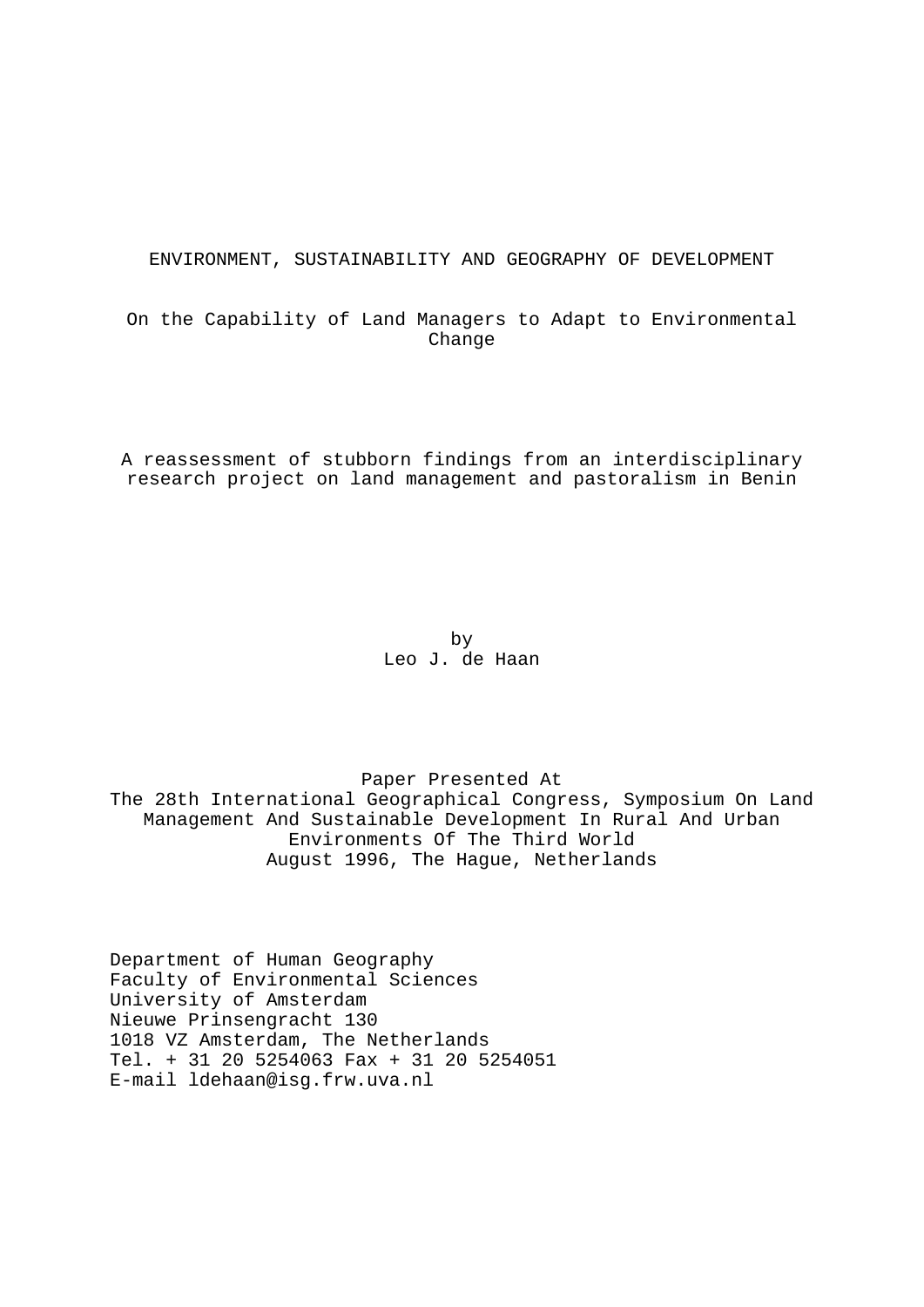ENVIRONMENT, SUSTAINABILITY AND DEVELOPMENT: A CHALLENGE TO GEOGRAPHY

A Reassessment of Stubborn Findings From An Interdisciplinary Research Project On Land Management And Pastoralism In Benin

#### **1. INTRODUCTION**

Their is no news in pointing out that environment and geography are inseparable. The perpetual question is: how to put it into practice. An interdisciplinary research project by the National University of Benin and the University of Amsterdam, which I directed, (De Haan 1992a; De Haan 1997) illustrates this question.

We had physical geographers, soil scientists and vegetation specialists in the team. In addition we had human geographers, sociologists and economists. At the end of the project, we knew perfectly well how strongly soils and vegetation were deteriorated, and how land use practices by both peasants and pastoralists had contributed to this degradation. We had also become aware, following the "Farmers First" school of thought (Chambers et al. 1989), of their fabulous knowledge of the local environment, for example the pastoralists' knowledge of grasses, cattle breeds and animal diseases. However, we could not understand why these people, land managers I should call them, continued their way of resource exploitation, while it was so obvious that environmental degradation was taking place.

The position of the local land manager, he or she, has become an important research theme in recent years. One may notice a growing appreciation for local knowledge systems, which raises the question about the distinctiveness of indigenous and scientific knowledge as Piers Blaikie explained in chapter ..?... as well as elsewhere (Blaikie 1995; 1996). I will try to dwell on this issue by presenting the experiences of our Benin research project. In my view environmental management should be understood as the result of an interaction of processes at various levels of scale, which means the discussion about distinctiveness is closely related to a second issue, i.e the understanding of local land managers in terms of their livelihood strategies and the wider politico-socioeconomic and ecological context in which they operate.

In this chapter I will, firstly, briefly explain the regional setting of our research project in Benin and secondly the particular case of confrontation between scientific and indigenous knowledge we ran into. Although our research concerned both peasants and pastoralists, I will limit myself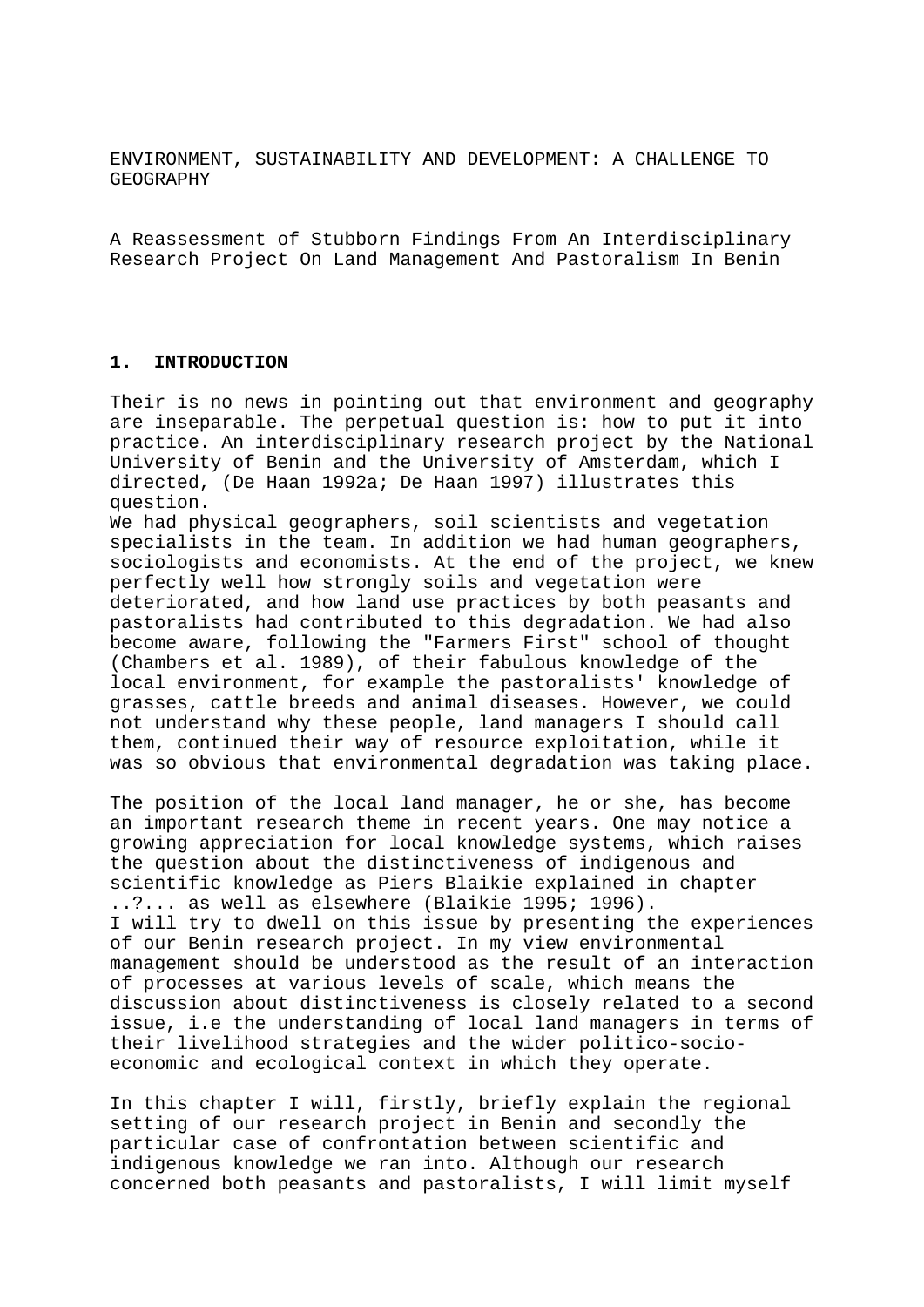for the sake of the argument to the pastoralists only. Thirdly, I will examine the significance of this issue for environmental geography and I will show the pertinence of investigating livelihood strategies and the wider politico-socio-economic and ecological context.

## **2. THE REGIONAL SETTING: pastoralists in North Benin**

The Borgou is a vast province situated roughly between latitudes 9°30' N and 12°30' N covering an area of about 51,000 km² and inhabiting more than 800,000 people. The region is an interaction zone between Bariba (and some other ethnicities of) peasants and Fulani pastoralists. Until the 1960s and 1970s in the driest months, the Fulani herders and their herds left on transhumance for pastures in areas where grass and water were still available. Their families stayed behind in their permanent camps during the dry season with one or two head of cattle. At the beginning of the rainy season, the herds returned. During the rainy season the herds were kept away from the fields to avoid damaging the crops, preferring to graze a few kilometres outside the villages. Fulani also grew food crops near their camps during the rainy season.

When the peasants' harvest was over, the cattle entered the stubble-fields, meanwhile depositing their dung. Occasionally, on the request of a Bariba peasant, flocks stayed overnight on certain fields, depositing large quantities of dung and thus manuring the field. For this service the peasant paid cereals in return ("manure contracts"). As soon as the stubble had been eaten, other fodder had been used up too and the water pools had dwindled, the herds went again on transhumance. Some Bariba used to ask the Fulani to look after their cattle, and, therefore, this livestock also joined in this transhumance. In exchange the Fulani kept the milk and some of the calves ("keeper contracts").

In the 1980s tensions between the two groups emerged. On the one hand, this tension was caused by a period of relative drought affecting the herdsmen in particular. Over time the number of foreign pastoralists, migrating from the Sahel to the Borgou with their flocks, increased considerably. They graze their cattle in places where local Fulani have already left by that time of year. Furthermore, successful livestock health programmes, under the auspices of the government of Benin and the European Development Fund, have also resulted in an increase of local cattle, which make up an additional burden on the land. On the other hand the peasants' increased incorporation in the market, accompanied by technological changes like the introduction of draught animals and motor pumps, has led to a considerable extension of the acreage under cotton and irrigated market gardening. This means that less grazing land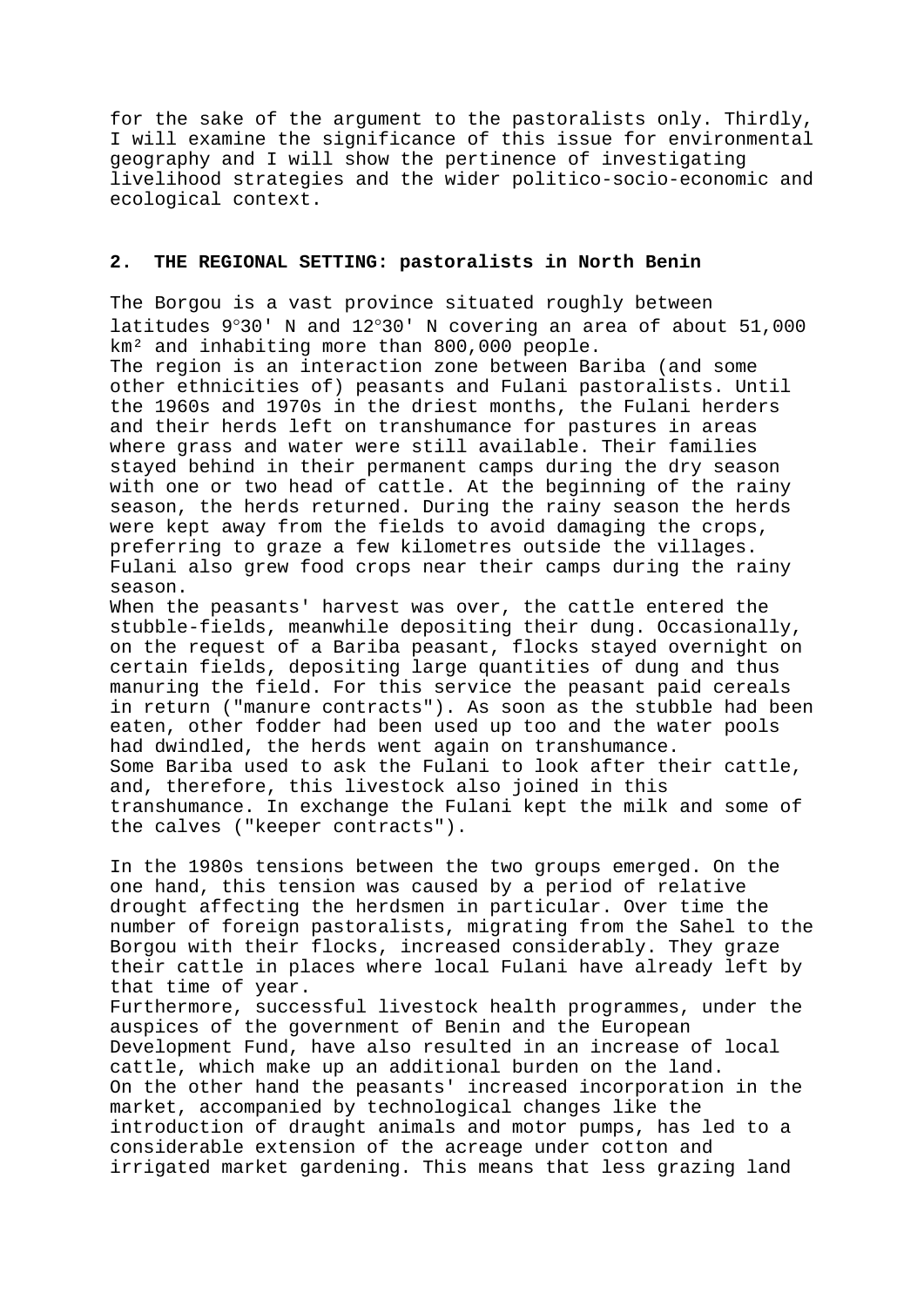is now available and that a number of watering points have become inaccessible for the herds.

# **3. ENVIRONMENTAL DEGRADATION: the controversy between scientific and pastoralists' knowledge**

The Borgou is situated in the transition zone of the Sudano and Sahelian climatic region. The rainy season lasts from April to October. Three main agro-ecological zones can be distinguished. The first zone, in which the Karimama survey area is situated, has a Sudano-Sahelian climate with relatively little precipitation (700-900 mm). Ferruginous soils have been developed in sandy-clay sediments. Near the Niger river relatively fertile soils can be found having however hydromorphic (pseudo-gley) properties. The soils are acid crystalline. In this zone one finds the National Park of the W, the Cygenetic Zone of Djona and the Forest Reserve of Goungoun. In this uninterrupted zone of protected areas, farming, herding and housing is officially prohibited. It is mainly characterised by bush savannah with gallery forests along the tributaries of the Niger river.

In the second zone, in which the Kandi and Banikoara survey areas are situated, precipitation is between 800-1200 mm. Ferruginous soils have been developed on mainly crystalline basement rock; a high proportion of the soils are relatively deep. The soils are acid crystalline. Vegetation is a bush savannah.

In the third zone, in which the Kalale survey area is situated, rainfall is between 900-1300 mm a year. Ferruginous and ferrallitical soils have been developed on mainly crystalline basement rock. These acid crystalline soils often have favourable physical characteristics but their chemical fertility is average and they are very sensitive to leaching. The vegetation consists of tree savannah.

Our ecological survey revealed three important processes of land degradation, i.e. soil erosion, topsoil deterioration and depletion of nutrients. These processes will be discussed below.

**Depletion of nutrients** results in a lower concentration of nutrients in the soil. It is caused by the particular way of resource exploitation, cultivating and grazing without giving nutrients back to the soil in one way or another. According to the results of our soil survey all soils in the Borgou are in fact exhausted. Organic matter is low with an average of 1.6% (weight). Nitrogen is very low with 15-50 ppm (parts per million) even in fields lying fallow. Usually 60 ppm is considered as sufficient. Phosphorus is low too with less than 15 ppm (sufficient quantity is 50 ppm). However, on one manured field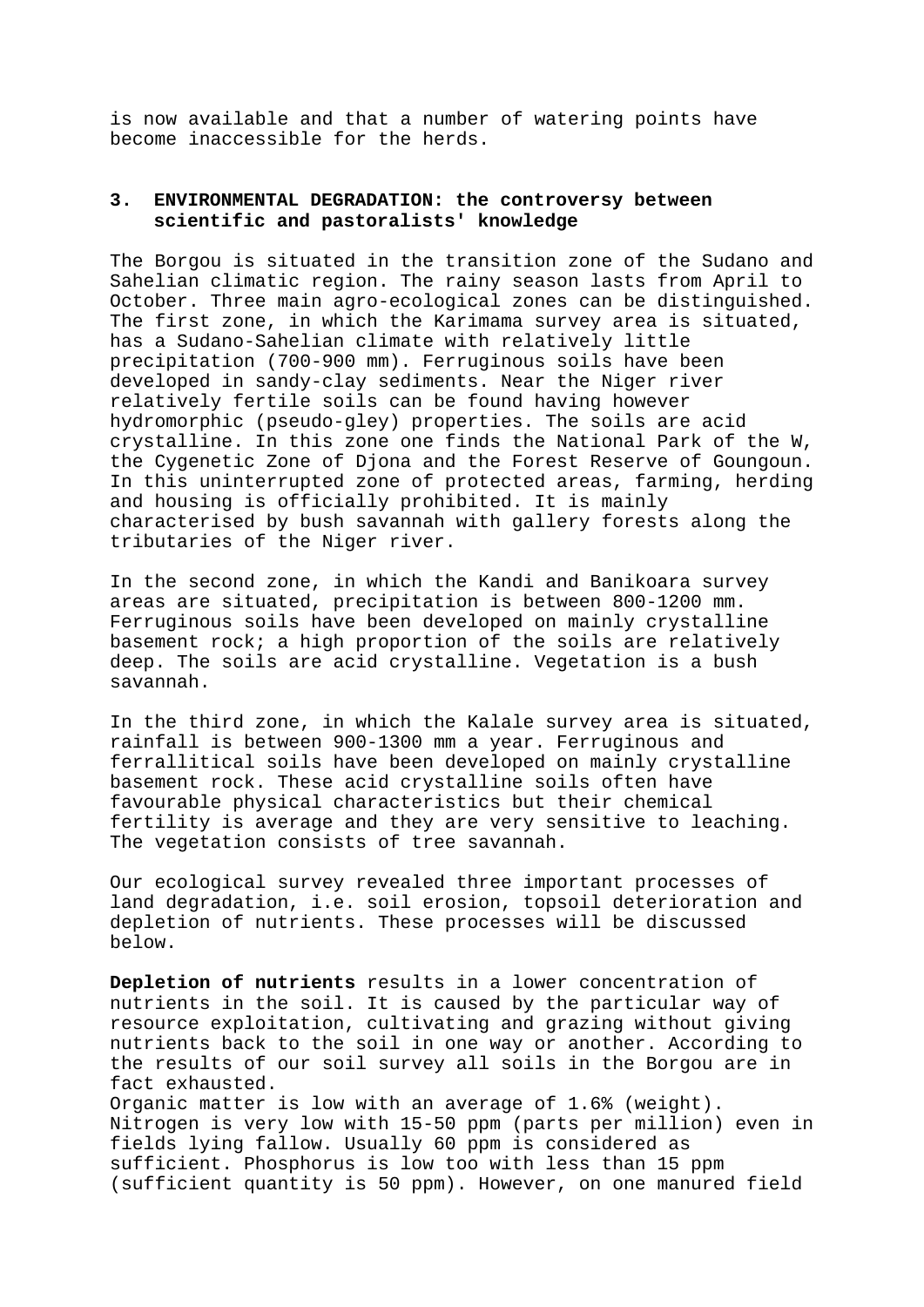a value of 180 ppm was measured. Potassium is again low with less than 70 ppm, only on one (manured) field it reached 340 ppm, while 160 ppm is considered to be sufficient. Our soil analysis noticed that even fallow periods up to twenty years are not able to restore the quantity of nutrients in the soil to a satisfactory level. This is mainly due to the fact that fallow is not real fallow any more. A plot laid fallow by peasants after years of cultivation, is used successively by herders. If this occurs frequently, vegetation is hardly able to reestablish itself and consequently the nutrient level in the soil is hardly restored.

**Topsoil deterioration** in the Borgou is mainly characterised by crust formation. Several factors underlie this process. The top soil, usually containing little organic matter, is hardened by heavy rainfall in the beginning of the rainy season, directly followed by the actions of sun and wind. This process is aggravated by human action like clearing, grazing or setting fire to the fields just before the rains start. As a result, uncovered soils are exposed to subsequent heavy rains. Rigorous pruning of trees by herdsmen during the dry season to provide the cattle with fodder (called aerial grazing) contribute to this process as well. Subsequently the topsoil structure deteriorates, which is intensified by the action of cattle hoofs along cattle trails.

Crusts are found all over the Borgou on agricultural fields, fields lying fallow, and even in the National Park which, although a protected area, is used intensively by Fulani for grazing. These crusts occur on areas of more than several square kilometres. They hinder infiltration of precipitation and stimulate sheet erosion through increased run-off. As a result, less water is available for plants and the ground water level goes down. Run-off causes regular inundations.

The most important types of **soil erosion** in the Borgou are sheet erosion and gully erosion. Sheet erosion results in a loss of the top layer and consequently in a loss of nutrients. It is found all over the region and is caused both by farming and grazing. Sheet erosion is not very serious, but will become important in the near future if land use continues to intensify at the same speed without improving the soil's organic matter content.

Gully erosion, caused by heavy rains at the beginning of the rainy season, washes away unprotected soils. It occurs only locally on steep slopes in deforested farming areas and along roads and especially along rivers, where it is caused by cattle on its way to watering points.

Soil structure is deteriorating by reduction and related biological activity due to frequent bush fires. These fires, causing volatilisation of nutrients, can reach very high temperatures, especially at the end of the dry season when vegetation is very dry. A deterioration of the soil structure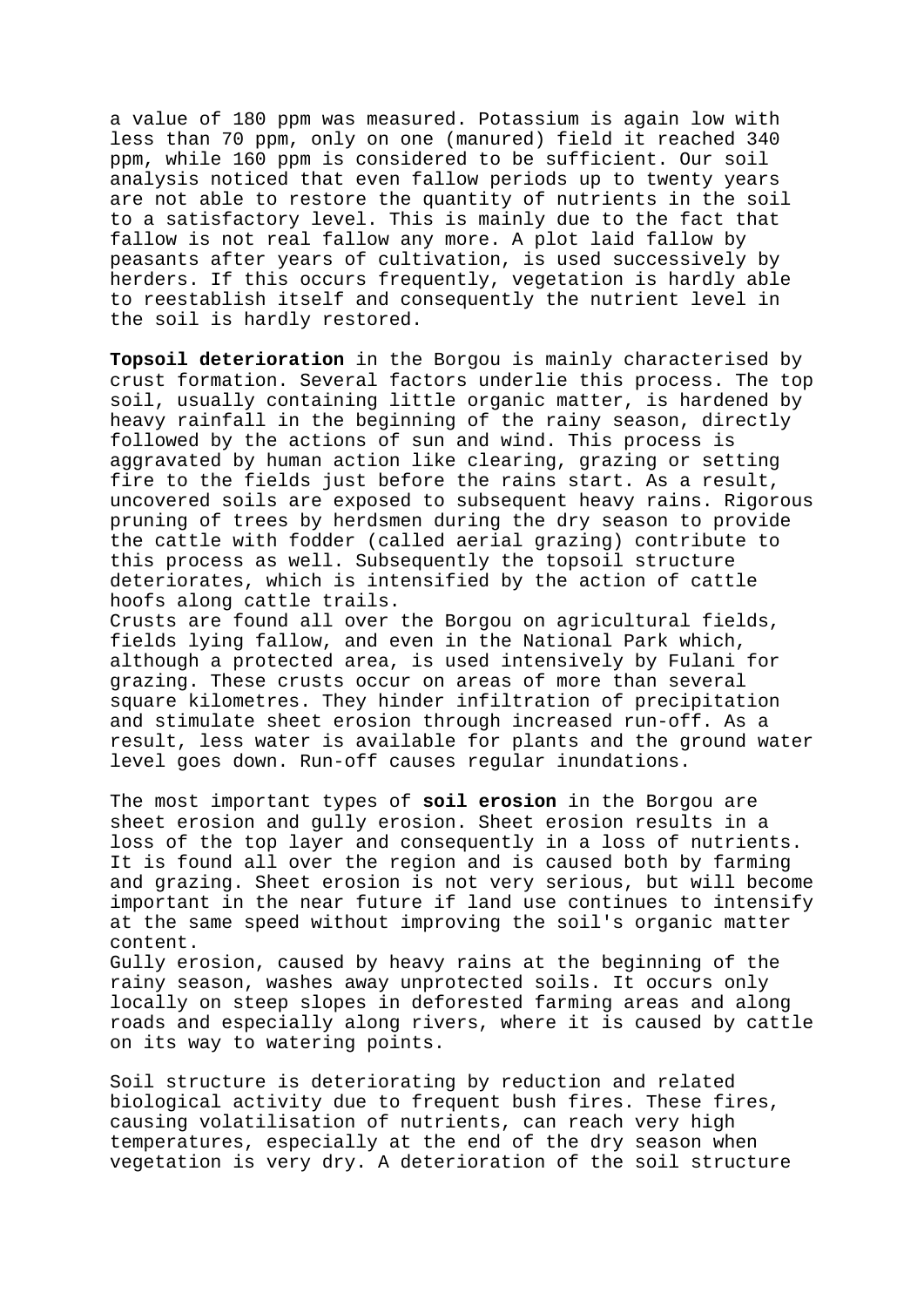means quick regrowth of plants is more difficult and facilitates crust formation.

Bush fires are widely practised by herdsmen at the beginning of the dry season to stimulate the growth of young offshoots. These offshoots are more palatable and contain more nutrients for the cattle. Because at that time of the year living material is still omnipresent, these fires do not produce very high temperatures and are considered to be less harmful than the bush fires at the end of the dry season. The latter fires are meant to clean the grazing areas from old herbs and to facilitate new grass to grow when the rains start. One should not forget that herdsmen (and peasants) also start bush fires for other purposes such as hunting and clearing of fields.

**Vegetation** in the Borgou also rapidly declines, due both to herding and increased cultivation. The vegetation of the large uncultivated areas, including the National Park and the Forest Reserves, is deteriorating. In the Borgou tree crowns cover maximally 20-50% of the soil, but in the Kandi, Banikoara and Karimama survey areas this was less than 20%. Real forest areas, with more than 50% of the soil covered, are rare. Increased grazing, because of increased cattle numbers, is an important cause of vegetation degradation.

Fulani used to prune trees to utilize the leaves as fodder, when they ran out of pastures at the end of the dry season. However nowadays, some of them already start pruning halfway through the dry season, and sometimes all edible parts are cut and the tree destroyed.

Our analysis of Spot satellite images showed that especially in the National Park of the W, tree cover is deteriorating fastly. During a period of four years (1986-1990) only 40% of the observed area of the park did not degrade. Grass savannah has conquered large areas, because extensive bush fires, causing bad germination, and roaming cattle have prevented regrowth of trees. In fact the National Park has become an important refuge for Fulani herdsmen.

In general, the herdsmen interviewed in the North Borgou showed little interest in the conservation of the savannah or fallow land where they tend their flocks.

Traditionally the drying up of watering-places was the impetus for the alternating use of pastures. In case edible grasses were no longer available at the end of the rainy season, herders turned to pruning of certain varieties of trees. Although we found prove of the Fulani's extensive knowledge of vegetation species and their potential use as fodder, as well as their ability to assess the quality of the grazing areas by means of the species present, they hardly considered activities to maintain the quality of the rangelands. They are also well aware of the negative effects of rigorous aerial grazing on the regeneration of the vegetation, without considering to reduce this habit. The same can be said about the disastrous effects of bush fires at the end of the dry season.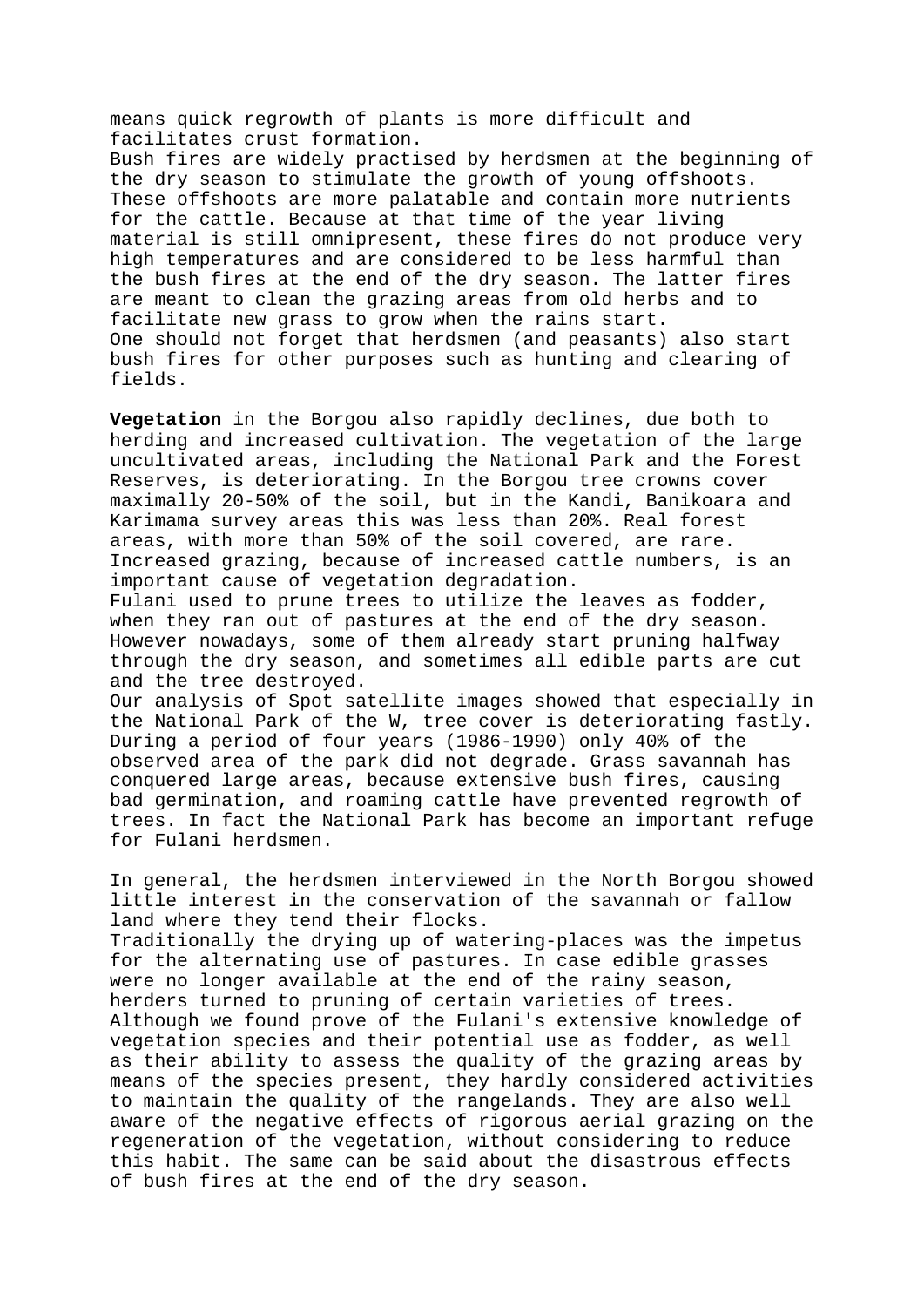Scientific opinion about traditional range management in Africa changed dramatically the last decade. As Behnke, Scoones & Kerven (1993), Scoones (1994) and Behnke & Kerven (1994), have shown, success or failure of traditional range management practices were judged originally by means of botanic indices, measuring the state of the vegetation. However this type of assessment is questioned with respect to semi-arid Africa. According to the Clementsian theory of plant ecology, each vegetation community has its ideal (equilibrium) situation of climax vegetation. Exploitation will result in a degradation of the vegetation. However, if resource exploitation stops or is reduced, the climax vegetation will return. For a long time, scientific range studies have assumed therefore that range condition could be manipulated backwards and forwards from good to poor states along a graded continuum in response to variations in grazing pressure. Herders were supposed to aim at an equilibrium between grazing pressure on the one hand and natural regeneration pressure in the direction of the climax vegetation on the other hand. Pushing exploitation too far would eventually result in degradation, subsequent abandoning of the area and ultimately return of the climax vegetation.

However, according to more recent understanding, there is no climax vegetation in areas with large climatic variability, simply because variability is so important that average situations are exceptional. This means that an equilibrium between the carrying capacity of resources on the one hand and exploitation on the other is non-existent. In climatically unstable environments, the dominant factor influencing changes in vegetation is rainfall, which lies outside control of the herders. The only option open to range managers who cannot control the environment is to accommodate. This is called presently "opportunistic range management", which is characterised by the objective to maintain large and productive herds if rainfall and vegetation permit and destocking as quick and profitable when circumstances dictate (Behnke & Kerven 1994). For opportunistic herders there is no reason to reduce pressure on range land in a certain year, because its potential contribution to continued exploitation in the following year is doubtful. For in dry years, even the slightest exploitation will result in degradation, no matter how much the range has been conserved the year before. Moreover, the backward trend in degradation can be irreversible in non-equilibrium situations (Beeckman & Clarysse 1991; Prior 1994).

Although the Borgou region in North Benin is not as dry as the Sahel for which these remarks go in particular, opportunistic grazing is dominant in this region too. This might be attributed to increased variability: precipitation has decreased during the last two decades. More important is that a significant part of the Fulani, pasturing their flocks in the Borgou, are either transhumants or immigrants from Sahelian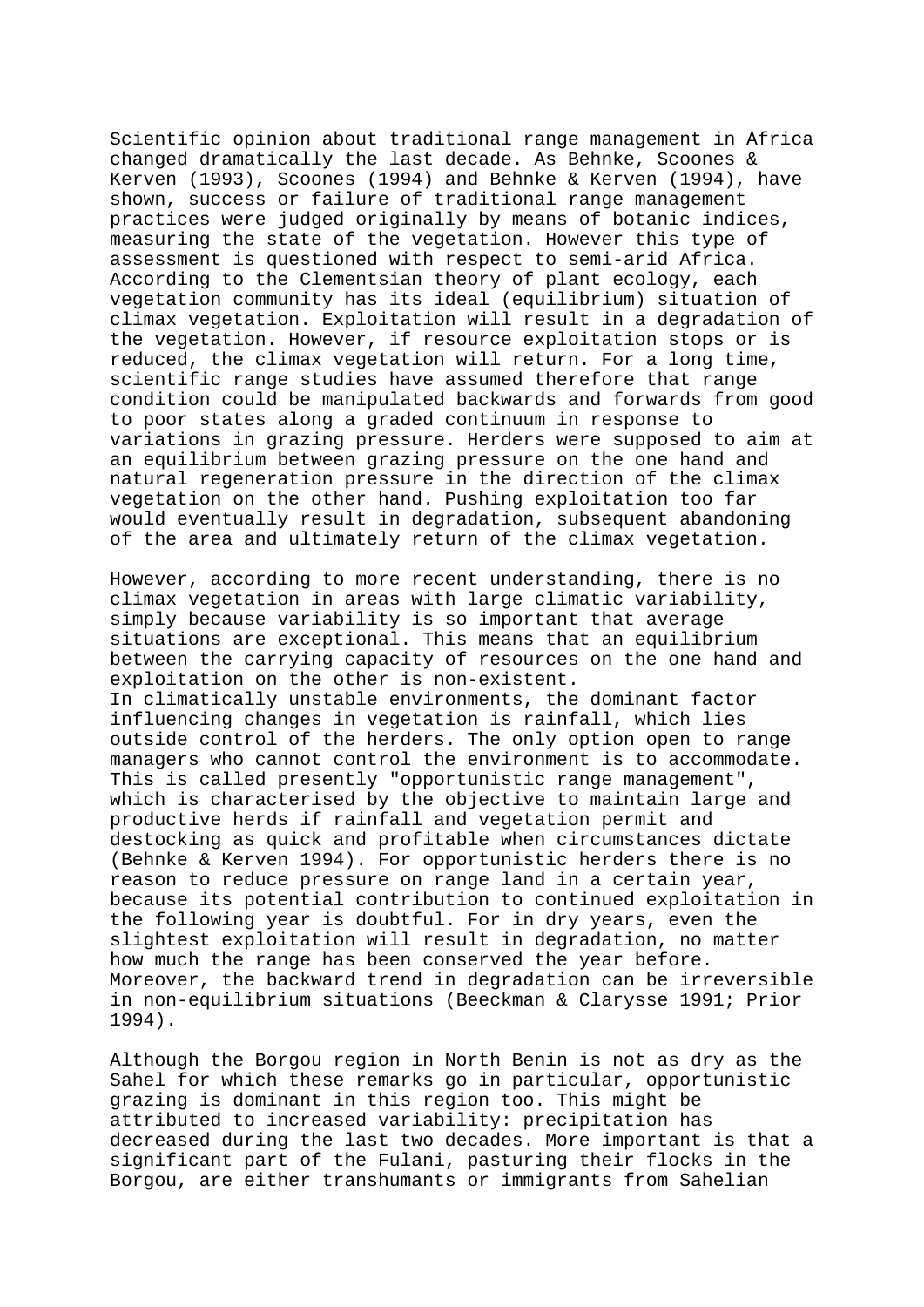areas in Niger and Burkina Faso. Moreover, the autochthonous Fulani originate from these areas too. Therefore, to many Fulani in the Borgou opportunistic range management seems customary too.

At this point it seemed that an impasse was outlining itself in our Benin research project. On the one hand our ecological analysis of soils and vegetation clearly was Clementsian. That could be a mistake; although climatic variability in the Borgou cannot be compared to that of the Sahel where the new theoretical insights stems from, rainfall has diminished considerably the last two decades and variability has increased, which could give cause for supporting the introduction of a non-Clementsian view on plant ecology in that region. On the other hand, if that was not the case, and we were inclined towards this second view, Fulani pastoralists were mistaken in continuing opportunistic grazing. In that case, we had to raise questions about their capacity to adapt to environmental change without external arbitration.

# **4. ON THE CAPABILITY OF LAND MANAGERS TO ADAPT TO ENVIRONMENTAL CHANGE: environmental management and the wider politico-socio-economic and ecological context.**

I have argued before (De Haan 1995) that the adjective in the label "environmental geography" is an odd one. Although "environmentalism" was less manifest in geography of industrialised societies, the physical environment, being the material characteristics of the place (or the location), has always been prominent in geography of development. In the framework of the IGU symposium to which this chapter was originally presented, it is particularly salient to note that in the proceedings of the previous IGU conference held in the Netherlands (Amsterdam 1938), Dutch contributions to colonial geography focused on relation between natural resources, agriculture and population density in the Dutch East-Indies.

That was 1938, however since the 1980 the ecological approach is back on the stage again, not in the least thanks to the efforts of Blaikie, and of course Brookfield (Blaikie 1985; Blaikie & Brookfield 1987). However, in their political ecology "man", or "the land manager", was no longer "conditioned" by the physical environment. The land manager's actions viz-a-viz the environment were examined against the background of socioeconomic polarisation, power relations, the state etc; in other words against the background of the political economy. Rather than to elaborate on the difficulties the political ecology approach encounters in linking individual behaviour with the larger context of the political economy, which is essentially a problem of integrating different levels of scale of analysis (De Pater 1995, p 29), I would like to underscore that recently this contextual emphasis tend to be replaced in development studies by an overemphasis on the capability of the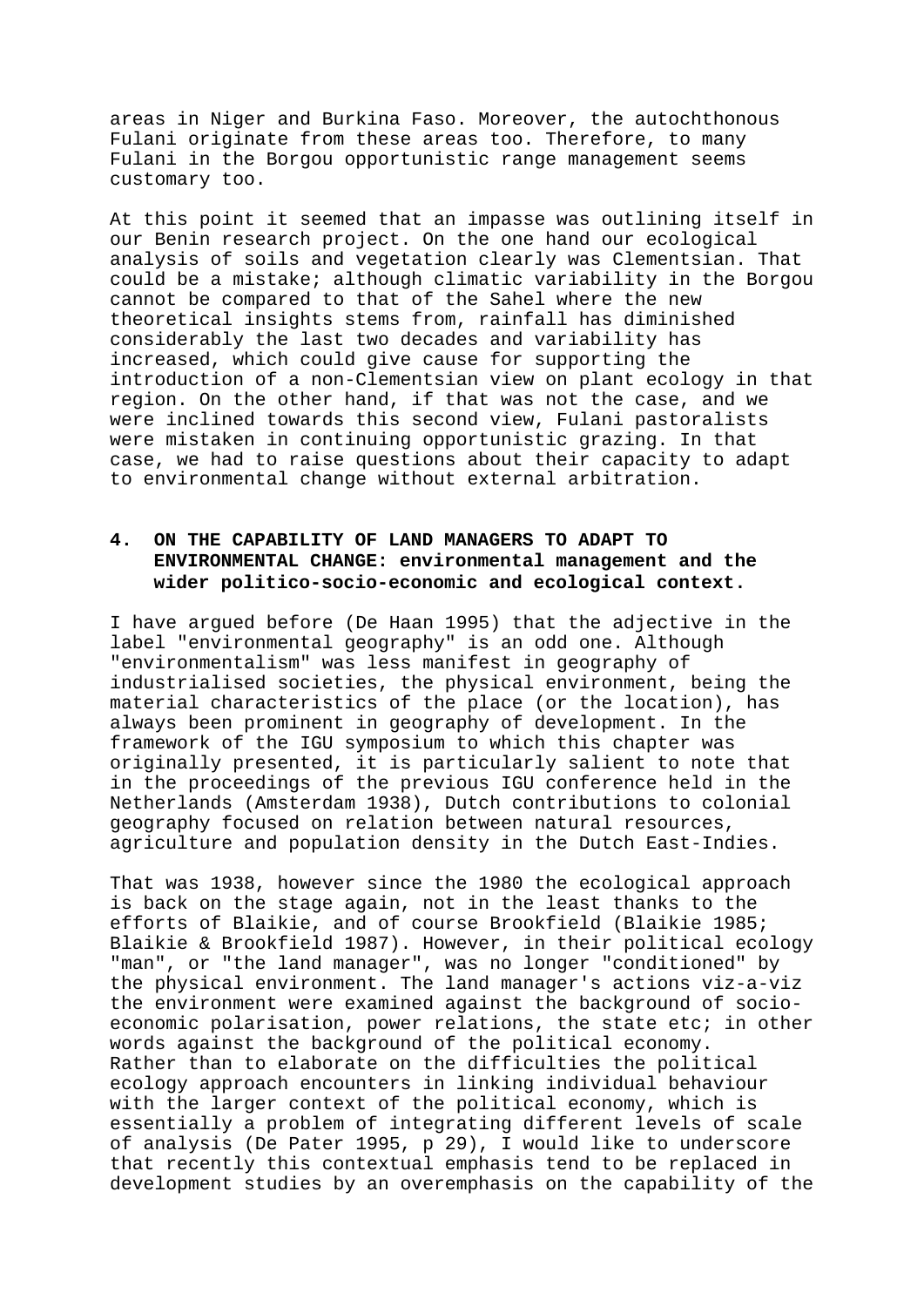land manager to develop adaptive strategies in coping with environmental change and ensuring sustainable resource exploitation.

This overemphasis started already with Brookfield (1992), in his address to the EADI conference in 1990. In this address on sustainable development on a global scale, Brookfield referred to Wilkinson's ecological development model, that gives human adoption a central place and that explains technological progress out of the scarcity of resources. Brookfield argued that investments in conservation make possible ever higher and more sustainable levels of resource exploitation. This proposition resembled suspiciously that of Boserup's (1965) pioneering "Conditions of Agricultural Growth". Nevertheless, as Grigg (1979) has shown, there has been many situations in which this proposition did not make sense. Surprisingly, although perhaps less astonishing if one expects science not to develop unilineary but rather oscillatory, a similar debate emerged recently on the conditions of the intensification of African agriculture (Mortimore 1993; Tiffen et al. 1994).

Furthermore, there are the "Farmers First/Beyond Farmers First/Putting the First Last" group at IDS and IIED in London and the ETC/ILEIA (Institute for Low External Input Agriculture) group in the Netherlands. These research groups should be honoured for their success in reassessing local farmers' knowledge. As a result, indigenous knowledge or folk knowledge, can no longer be called backward or traditional. On the contrary, these groups have shown that it is dynamic, innovative and much more geared to the local environment than imported, western knowledge. It is even claimed that indigenous knowledge is more sustainable than western knowledge. Yet, it cannot be ignored that there is a lot of overoptimism in these research groups about the capability of indigenous knowledge to guarantee sustainable resource exploitation or to adapt to environmental change. Overenthusiasm sounds for example in the fierceness with which the ILEIA group propagated the capacity of African farming systems to increase considerably its productivity, without the use of external inputs. In the end, the original claims had to be relaxed (Donkers 1993).

That brings us back to the pastoralists in Benin. My research group was inclined to conclude that their opportunistic grazing methods were not capable (anymore) to achieve sustainable resource exploitation. This is not necessarily a criticism on the capacity of their knowledge system to adapt to environmental change, because there is a lot more to say about land management by pastoralists, than from an indigenous knowledge perspective.

First of all, the Fulani in the Borgou do not have clear defined grazing rights, since they are (relatively) newcomers. Moreover, they tend to operate in small family groups and lack a clear, traditional hierarchical power structure, that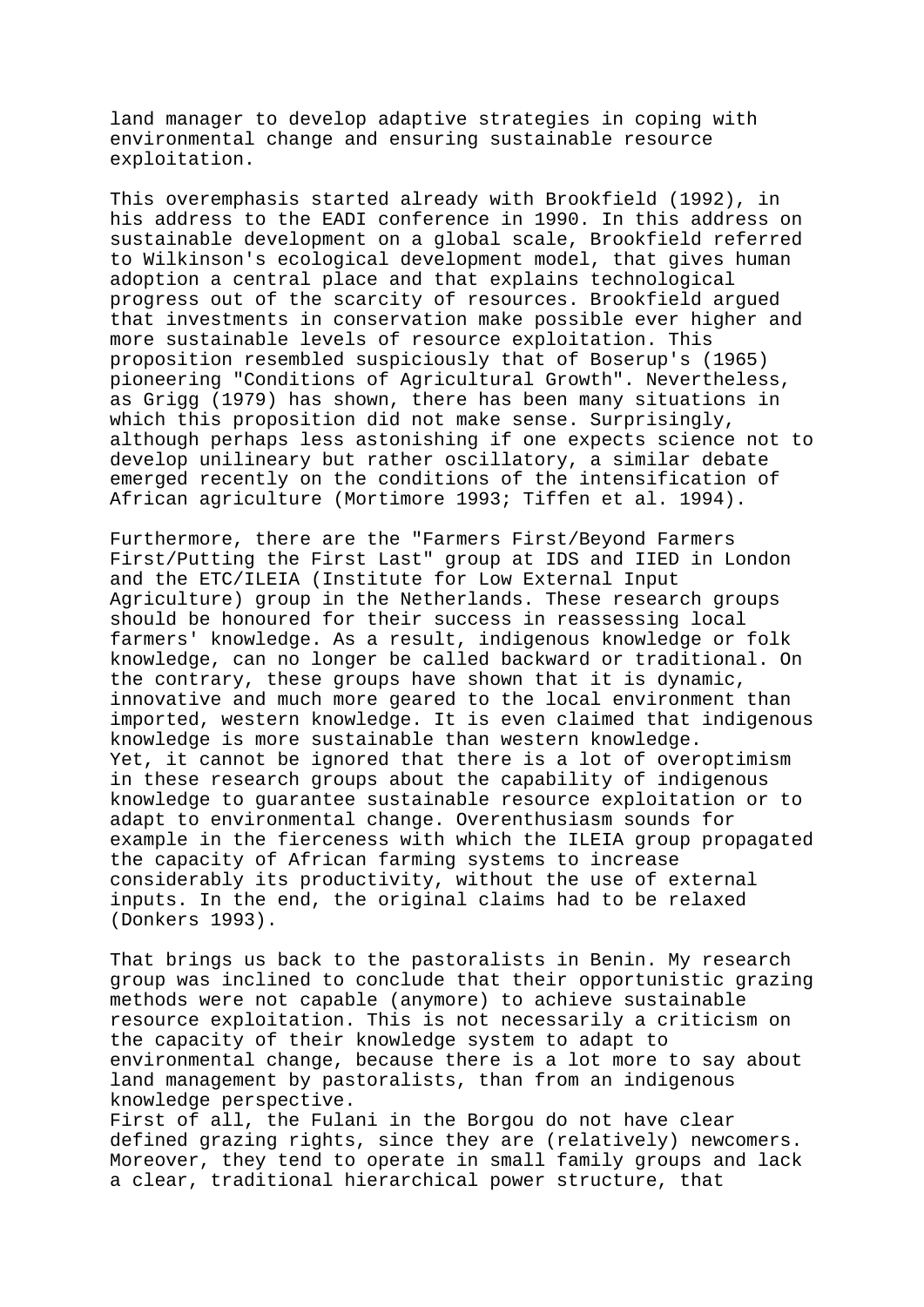enforces communal range management among them. These two features invited the pastoralists to regard their pastures as open access areas and to operate as opportunistic herders. Secondly, most resources used by the Fulani pastoralists are shared one way or another with Bariba peasants. Fallow land is grazed by Fulani flocks and cultivated by peasants alternately; water is used for herds and for irrigation; trees are pruned for aerial grazing by Fulani and for wood fuel by Bariba; traditional pastures are increasingly taken into cultivation because of population pressure and commercialisation, numerous isolated Bariba farms and even hamlets have already been established there. Our point is that unclear user rights and user obligations contribute to opportunistic resource exploitation too.

Thirdly, an important mechanism in herding has traditionally been the mobility of herds to avoid too much environmental pressure in one place. However, the mobility of the Fulani herds is hindered by increased areas under cultivation, conflicts with peasants about damage to the crops and disappearing passages to grazing areas and watering-places. Fourthly, from the start of the 1990s meat prices in Benin have been under pressure because of cheap imports of subsidised frozen meat from the European Community. Although the situation has improved recently, markets for cattle, remain uncertain and thus frustrate any attempt to develop from semi-nomadic pastoralism to other systems of animal husbandry.

This brief discussion of contextual determinants, lying beyond the scope of the local knowledge system of the pastoralists concerned, makes clear that there are limits to the human capability to adapt to environmental change if structural prerequisites are not met. In the end this brought our Benin research group to recommend a particular type of intervention in the field of environmental management. Though we stressed the need for a participatory methodology, taking also into account indigenous knowledge systems, the recommended activity should clearly be described as an outside intervention.

In our recommendations we aimed at a "Gestion de Terroir" strategy as it grew from experiences in development projects elsewhere in West Africa. Gestion de Terroir "is a multisectoral, decentralised and participatory methodology, that uses the concept of a village territory, managed by a responsible village group with the objective of using the natural resources in such a way as to assure their sustainability" (Guéye & Laban 1992, p. 12). On paper Gestion de Terroir implies the definition of a territory (terroir), the establishment of sustainable production systems and the establishment of a development contract with the local population (Barrier 1990, p.36). Generally, it assumes that at the local level a kind of permanent consensus about the use of resources could be established.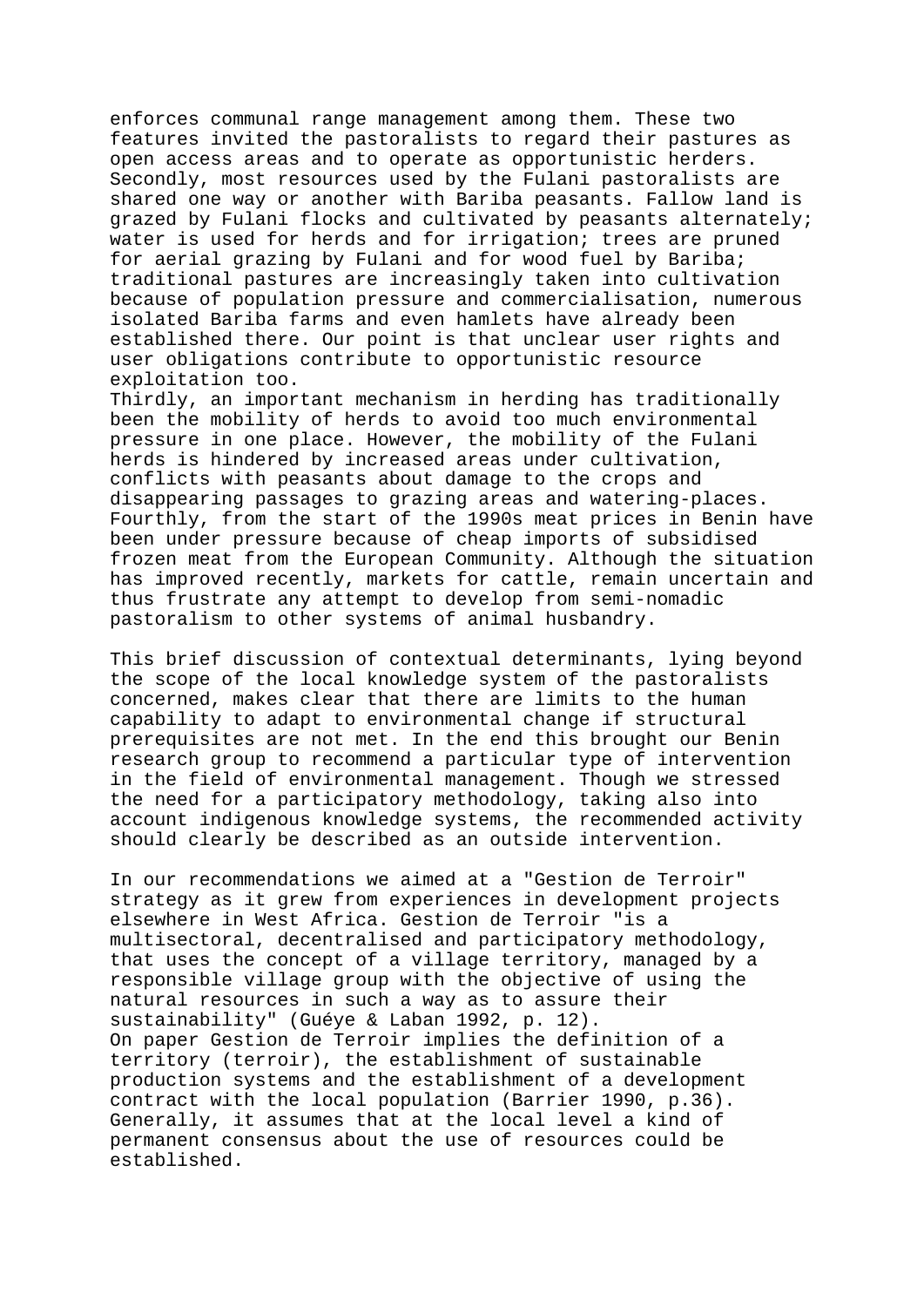However, this characterization does not portray the nature of social relations in the Borgou region of Benin, which are characterised by conflicting interests with respect to natural resources between Bariba peasants and Fulani pastoralists. In fact pastoralists have hitherto received little attention in the Gestion de Terroir approach. Our recommendations therefore cannot be considered as a blueprint for sustainable resource management, but merely as an attempt to tackle at least some of the conditions that have perhaps blocked until now a successful adaption of pastoralists livelihood strategies to environmental change, i.e. the insecure property rights, the shared exploitation of resources with other groups and the hindrance of herd mobility.

These recommendations are now being implemented in the Borgou region of Benin, by several development agencies (government, NGO's and donors alike). Although they still are in their pilot phases, it is already clear that to some agencies the participatory approach has become just another way of selling top-down interventions to local people. However, others have already succeeded in stimulating concordance between peasants and pastoralists a result of which passages for cattle to grazing areas and watering-places were fixed and guaranteed. Since the most successful cases now encounter obstruction by corrupt district officials, being deprived of an interesting source of income, viz. fines imposed on trespassing herders, undoubtedly the next step in the process will be the strengthening of local political power in order to maintain these local regulations.

# **5. CONCLUSION**

By way of conclusion I would argue that it would be illusory to try to reconcile the distinctiveness of scientific and local knowledge. From our Gestion de Terroir recommendations and the subsequent experiences it becomes clear that eventually this distinctiveness boils down to some sort of negotiations between the two systems at the local, implementation level. As long as contextual prerequisites are tackled too, a successful outcome of this negotiation process is possible.

Amsterdam, July 1997

### **6. REFERENCES**

Behnke, R. and C. Kerven (1994), Redesigning for Risk: Tracking and Buffering Environmental Variability in Africa's Rangelands. Natural Resource Perspectives 1. London: Overseas Development Institute.

Behnke, R. and I. Scoones (1993), Rethinking Range Ecology: Implications for Rangelands Management in Africa. In: R.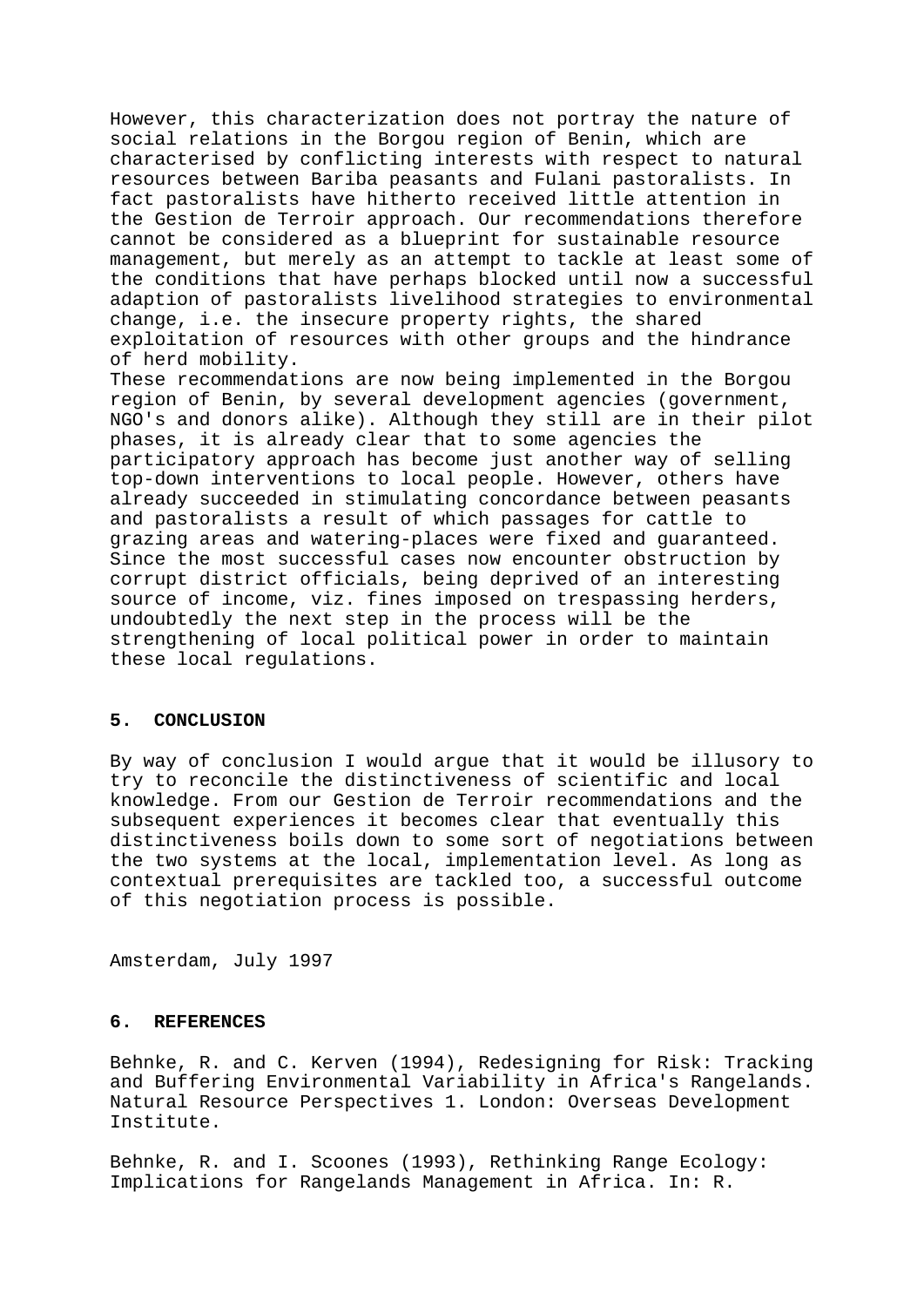Behnke, I. Scoones and C. Kerven, Ed's., Range Ecology at Disequilibrium. London: IIED.

Behnke, R. , I. Scoones and C. Kerven (1993), Range Ecology at Disequilibrium. New Models of Natural Variability and Pastoral Adaption in African Savannas. London: Overseas Development Institute/International Institute for Environment and Development.

Barrier, C. (1990), Developpement Rural en Afrique de l'Ouest Soudana Sahelienne, Premier bilan sur l'approche Gestion de Terroirs Villageois. Les Cahiers de la Recherche Developpement, 25, pp. 33-42.

Beeckman, H. & Clarysse, A. (1991), Numerische Vegetatie-Ecologie en Populatie-Dynamica. Syllabus Universiteit Gent. Gent: Faculteit van Landbouwwetenschappen.

Blaikie, P. (1985), The Political Economy of Soil Erosion in Developing Countries. London: Longman.

Blaikie, P. (1995), Changing Environments or Changing Views. A Political Ecology for Developing Countries. Geography, vol. 80 (3), pp.203-214.

Blaikie, P. (1996), "Science, governance and the market in the Blue Corner versus folk knowledge, custom and autarky in the Red Corner..". Paper for the Annual Meeting of the Association of American Geographers, April 1996.

Blaikie, P. and H. Brookfield (1987), Land Degradation and Society. London: Routledge.

Boserup, E. (1965), The Conditions of Agricultural Growth: The Economics of Agrarian Change under Population Pressure. Chicago: Aldine.

Brookfield, H. (1992), Environmental Sustainability with Development: What Prospects for a Research Agenda. The European Journal of Development Research 3,1, pp.42-67.

Comptes Rendus (1938), du Congrès International de Géographie d'Amsterdam. Tome 2. Leiden: Brill.

Chambers, R., A. Pacey and L. Thrupp (1989), Farmers First, Farmer Innovation and Agricultural Research. Intermediate Technology Publications. London: International Institute for Environment and Development.

De Haan, L.J. (1992a), Rapports entre agriculteurs et éleveurs au Nord Bénin: écologie et interdépendance transformée. Rapport final. Amsterdam: Commission des Communautés Européennes/Université d'Amsterdam.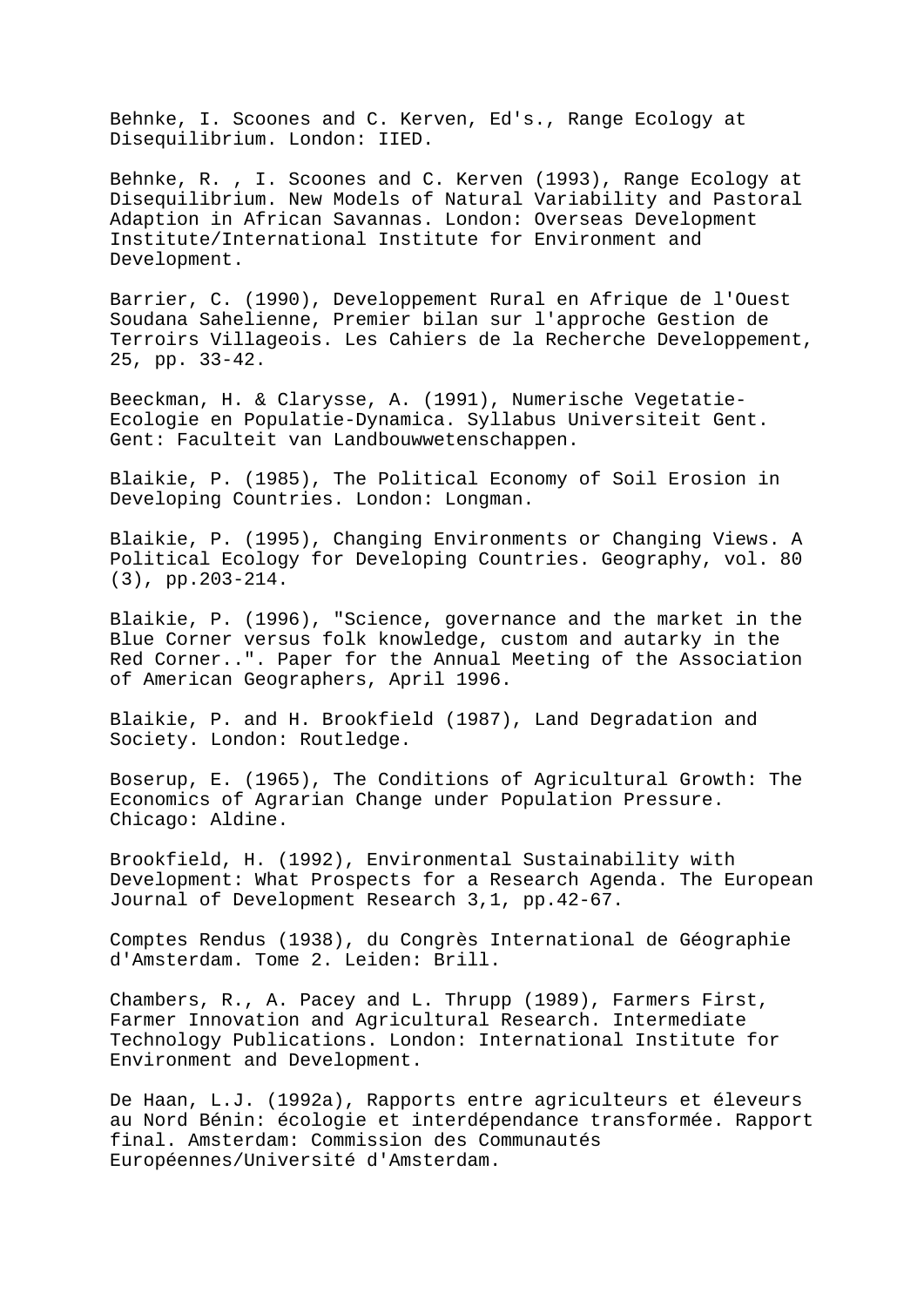De Haan, L. (1992b), Changes in Livelihood Strategies in Northern Benin and their Environmental Effects. Courier ACP-EC (Dossier Environment and Development), 133, pp. 88-90.

De Haan, L. (1995), Milieu en Ontwikkeling: een uitdaging aan de ontwikkelinggsgeografie. G. Ashworth, J. Waalkens (ed's), Geografie en Milieu: trend of traditie. Netherlands Geographical Studies 1995. Utrecht/Groningen: Royal Dutch geographical Society/University of Groningen, pp.115-126.

De Haan, L. red. (1997), Agriculteurs et éleveurs au Nord Bénin. Ecologie et genres de vie. Karthala. Paris.

De Haan, L., A. Kruithof and A. Van Driel (1990), From Symbiosis to Polarisation? Peasants and Pastoralists in Northern Benin. The Indian Geographical Journal, 65,1, pp.51- 65.

De Pater, B. (1995), Over bloei, teloorgang en voorzichtige herwaardering van het ecologische denken in de sociale geografie. G. Ashworth, J. Waalkens (ed's), Geografie en Milieu: trend of traditie. Netherlands Geographical Studies 1995. Utrecht/Groningen: Royal Dutch geographical Society/University of Groningen, pp.19-32.

Donkers, H. (1993), Duurzame vergroting van de voedselproduktie in Afrika: veel, weinig of geen externe inputs? Derde Wereld, 12, 2, pp.63-87.

Grigg, D. (1979), Ester Boserup's Theory of Agrarian Change: A Critical Review. Progress in Human Geography 3, 1, pp.64-84.

Guèye, I & P. Laban (1992), From woodlots to Village Land Management in the Sahel. ODI Paper 35. London: International Institute for Environment and Development.

Mortimore M. (1993), Population Growth and Land Degradation. GeoJournal 31, pp. 15-21.

Prior, J. (1994), Pastoral Development Planning. Oxford: OXFAM.

Scoones, I. (1994), Living with Uncertainty. New directions in pastoral development in Africa. Intermediate Technology Publications. London: International Institute for Environment and Development.

Tiffen, M., M. Mortimore and F. Gichuki (1994), More People Less Erosion; environmental recovery in Kenya. Chichester: Wiley.

### **7. ACKNOWLEDGMENTS**